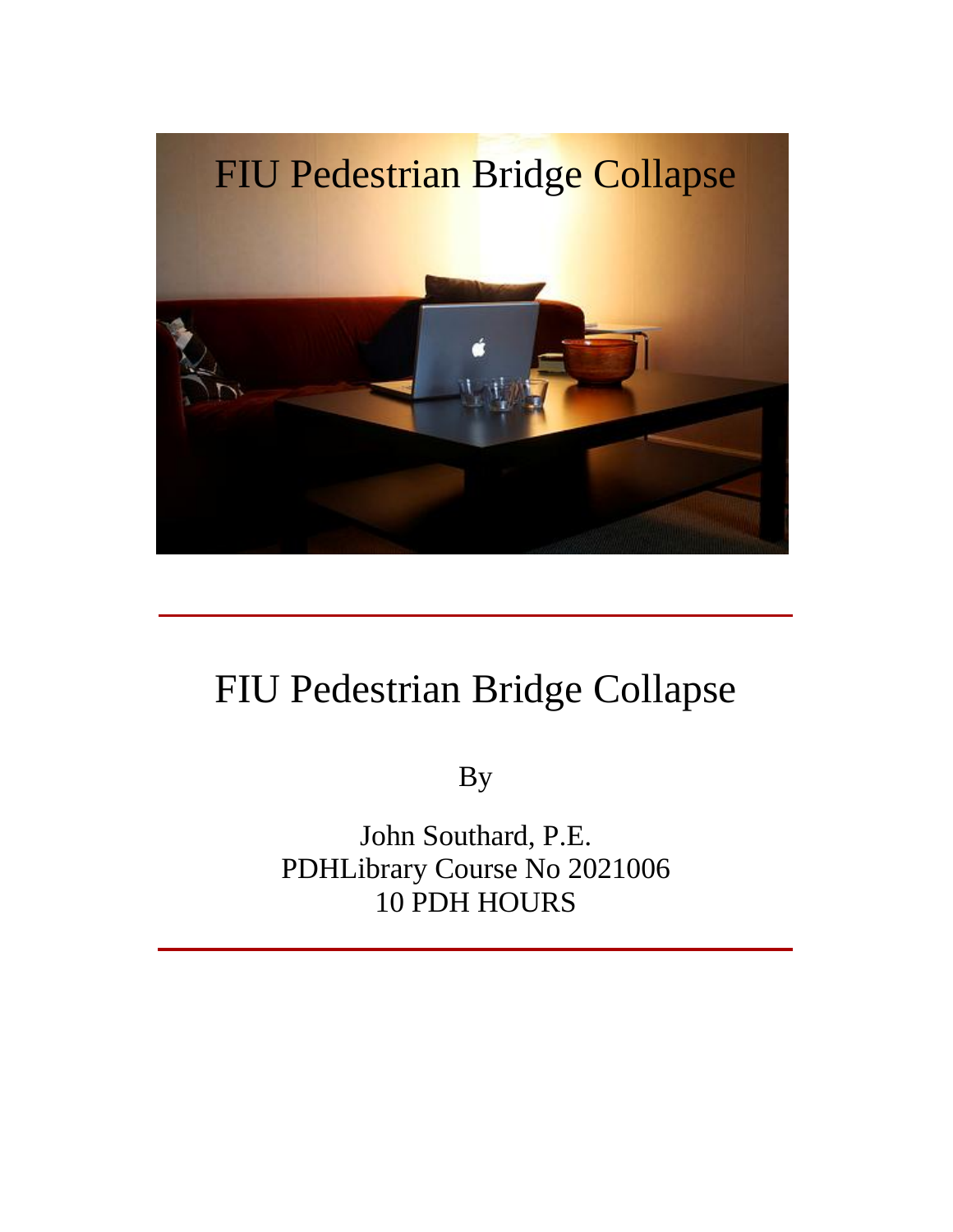## **Engineering Disasters <sup>ñ</sup> FIU Pedestrian Bridge Collapse - Quiz** Engineering Disasters – FIU Pedestrian Bridge<br>Updated: 2/14/2021<br>The NTSB investigation focused on all of the following except:  $\begin{aligned} \textbf{Engineering Disasters} & - \textbf{FIU Pedestr} \ \textbf{b} \end{aligned}$ he NTSB investigation focused on all of the follow<br>a. Peer review of complex bridge designs

**Updated: 2/14/2021**

Updated: 2/14/2021<br>
Bridge design and construction plan errors<br>
Bridge design and construction plan errors Epances 2/14/2021<br>
MTSB investigation focused on all of the following excep<br>
Peer review of complex bridge designs<br>
Bridge design and construction plan errors<br>
A comparison to international design standards

- 
- NTSB investigation focused on<br>Peer review of complex bridge<br>Bridge design and construction<br>A comparison to international<br>Redundancy guidelines a. Peer review of complex bridge designs<br>b. Bridge design and construction plan errors
- 
- 

a. Peer review of complex bridge designs<br>
b. Bridge design and construction plan errors<br>
c. A comparison to international design standards<br>
d. Redundancy guidelines<br>
True or False: Clamping force is the compression (vertic shear. The Frements<br>b. Bridge design<br>c. A comparisor<br>d. Redundancy<br>rue or False: Cla<br>rrface shear. A comparison<br>Redundancy <sub>{</sub><br>or False: Clar<br>ce shear.<br>True d. Redundancy g<br>rue or False: Clan<br>rrface shear.<br>a. True<br>b. False 2. True or False: Clamping force is the compression (vertical) force interface shear.<br>
a. True<br>
b. False<br>
3. What most accurately describes interface shear surface?

- a.
- b. False

a. True<br>b. False<br>Vhat most accurately describes interface shear surface?<br>a. The area of the web member connecting to the truss chord.

- 
- The contact area between two concrete elements that transfers opposing forces<br>The area of the web member connecting to the truss chord.<br>The contact area between two concrete elements that transfers opposing forces 3. What most accurately describes interface shear surface?<br>
a. The area of the web member connecting to the truss chord.<br>
b. The contact area between two concrete elements that trans<br>
across the joint. b. The contact area between two concrete elements that transfers opposing forces It most accurately describes interface shear surface?<br>The area of the web member connecting to the truss chord.<br>The contact area between two concrete elements that transfers op<br>across the joint.<br>The area of the chord membe b. The contact area between two concrete elements that transfers oppos<br>across the joint.<br>c. The area of the chord member in compression near the joint.<br>d. The sum of the area of all members combining at a truss joint.<br>What
	- across the joint.<br>
	c. The area of the chord mem<br>
	d. The sum of the area of all m<br>
	Vhat was the primary cause of t<br>
	a. Poor design standards. c. The area of the chord mood.<br>
	A poor peer review.<br>
	A poor design standards.<br>
	A poor peer review.
	-
- d. The sum of the area of all members combining at a truss joint.<br>
What was the primary cause of the FIU pedestrian bridge collapse?<br>
a. Poor design standards.<br>
b. A poor peer review.<br>
c. A failure to understand the severi 4. What was the primary cause of the FIU pedestrian bridge collapse?<br>
a. Poor design standards.<br>
b. A poor peer review.<br>
c. A failure to understand the severity of the cracking.<br>
d. Calculation errors made by FIGG Bridge E
	-
- $\begin{array}{c} \n\bullet \\
\bullet\n\end{array}$  $\overline{\phantom{a}}$ 
	-
	-

a. Poor design standards.<br>
b. A poor peer review.<br>
c. A failure to understand the severity of the cracking.<br>
d. Calculation errors made by FIGG Bridge Engineers, Inc.<br>
Contributing to the severity of the collapse outcome w A poor peer review.<br>A failure to understand the severity of the cracking.<br>Calculation errors made by FIGG Bridge Engineers, Inc.<br>ibuting to the severity of the collapse outcome was the failure of MCM; FIGG;<br>Perez and Assoc b. Theor peer review.<br>
c. A failure to understand the severity of the cracking.<br>
d. Calculation errors made by FIGG Bridge Engineers, Inc.<br>
contributing to the severity of the collapse outcome was the failure of MCM; FIGG, Calculation er<br>ributing to the<br>Perez and Ass<br>nacceptable l ributi<br>Pere<br>nacco<br>True<br>False

- 
-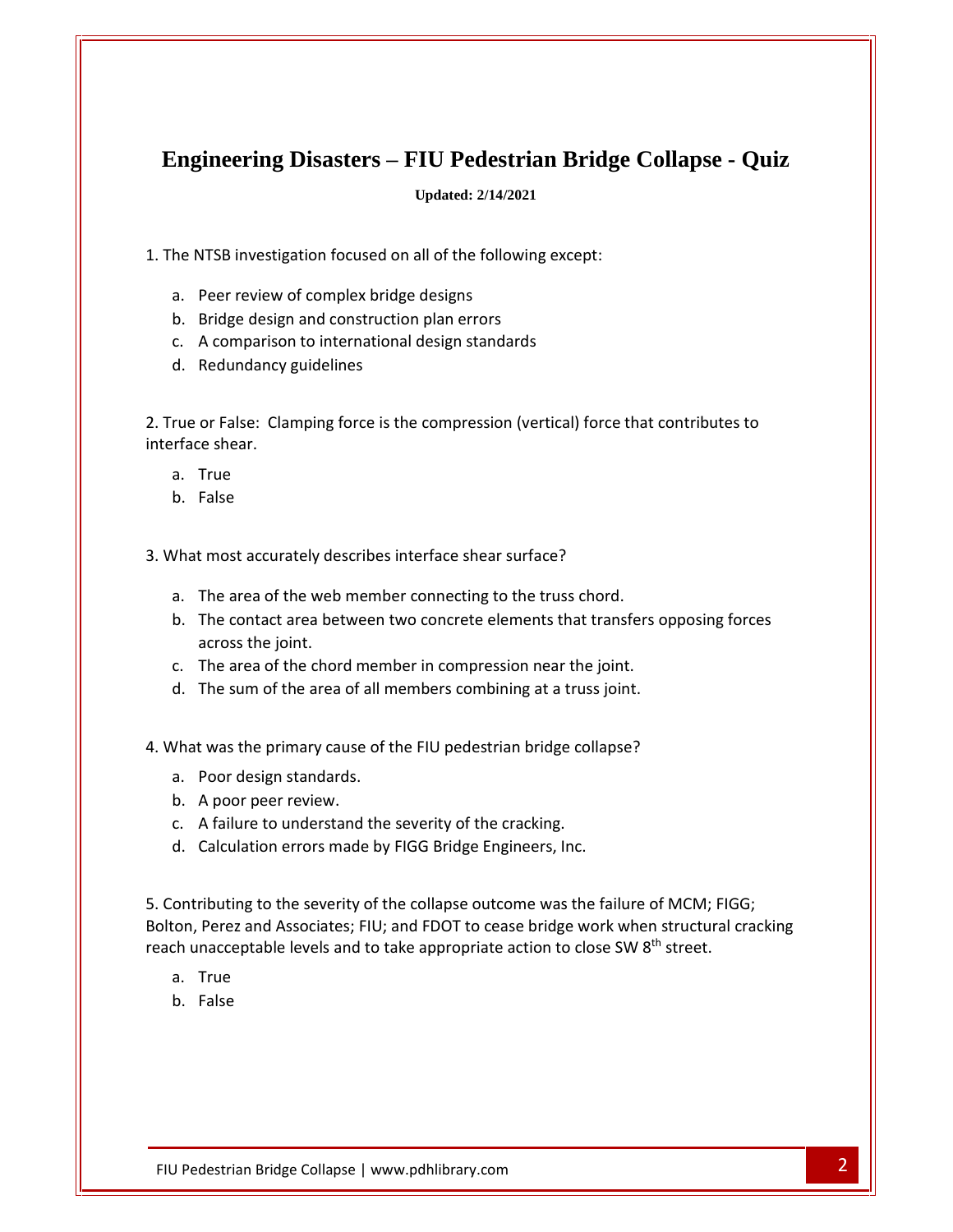The bridge deck was \_\_\_\_\_\_\_\_\_\_\_\_\_\_\_\_\_ wide? 32 feet oridge deck w<br>32 feet<br>25 feet pridge deck w<br>32 feet<br>25 feet<br>15 feet oridge deck w<br>32 feet<br>25 feet<br>15 feet<br>10 feet

b.

- 
- 
- d. 10 feet

a. 32 feet<br>
b. 25 feet<br>
c. 15 feet<br>
d. 10 feet<br>
7. Emergency response units arrives at the scene of collapse within eet<br>eet<br>cy respon:<br>911] 10 feet<br>"gency response u<br>rd: 911]<br>3 minutes rgency response t<br>rd: 911]<br>3 minutes<br>5 minutes rgency response t<br>rd: 911]<br>3 minutes<br>5 minutes<br>7 minutes m gency response ur<br>rd: 911]<br>3 minutes<br>5 minutes<br>7 minutes<br>15 minutes

- 
- a.
- $\cdot$ .
- 3 minutes<br>7 minutes<br>15 minute<br>many peo<br>3 7 minutes<br>15 minute<br>many peo<br>3<br>6 d. 15 minutes

a. 3 minutes<br>
b. 5 minutes<br>
c. 7 minutes<br>
d. 15 minutes<br>
How many people were killed when the bridge collapsed? many peo<br>
many peo<br>
3<br>
6<br>
9 many peopl<br>3<br>6<br>9<br>12

- 
- b.  $6$ <br>c.  $9$
- $\cdot$ .
- u.

a. 3<br>
b. 6<br>
c. 9<br>
d. 12<br>
Why did each diagonal web member have a different angle and length? 9<br>12<br>did each diagonal web member have a different angle and length?<br>So the bridge could aesthetically resemble a cable-stayed bridge

- <sup>9</sup><br>
did each diagonal web member have<br>
So the bridge could aesthetically rese<br>
To create a stronger design 12<br>did each diagonal web member<br>So the bridge could aesthetically<br>To create a stronger design<br>To create a safer bridge did each diagonal web member have a different a<br>So the bridge could aesthetically resemble a cable-<br>To create a stronger design<br>To create a safer bridge<br>To increase the redundancy of the bridge All truss members including the top chord, bottom chord, and all diagonal web<br>All truss members including the top chord, bottom chord, and all diagonal web a. So the bridge could aesthetically resemble a cable-stayed bridge<br>b. To create a stronger design
- 
- 
- 

were the strage search accuration, recently a.c.<br>b. To create a stronger design<br>c. To create a safer bridge<br>d. To increase the redundancy of the bridge<br>All truss members including the top chord, bottom<br>mbers were to be per To create a sa<br>To increase th<br>truss membe<br>rrs were to be<br>True d. To increase th<br>All truss member<br>mbers were to be<br>a. True<br>b. False 10. All truss members including the top chord, bottom chord<br>members were to be permanently post tensioned.<br>a. True<br>b. False<br>11. A typical truss bridge has

- a.<br>.
- b. False

True<br>False<br>pical truss bridge has<br>Redundant using two parallel trusses

- 
- Pedestrian Bridge Collapse | www.pdhlibrary.com 3 Similar triangular sections created by evenly space web members raise<br>pical truss bridge has<br>Redundant using two<br>Similar triangular secti<br>Steel members pical truss bridge<br>Redundant using t<br>Similar triangular<br>Steel members<br>All of the above
- c. Steel members
-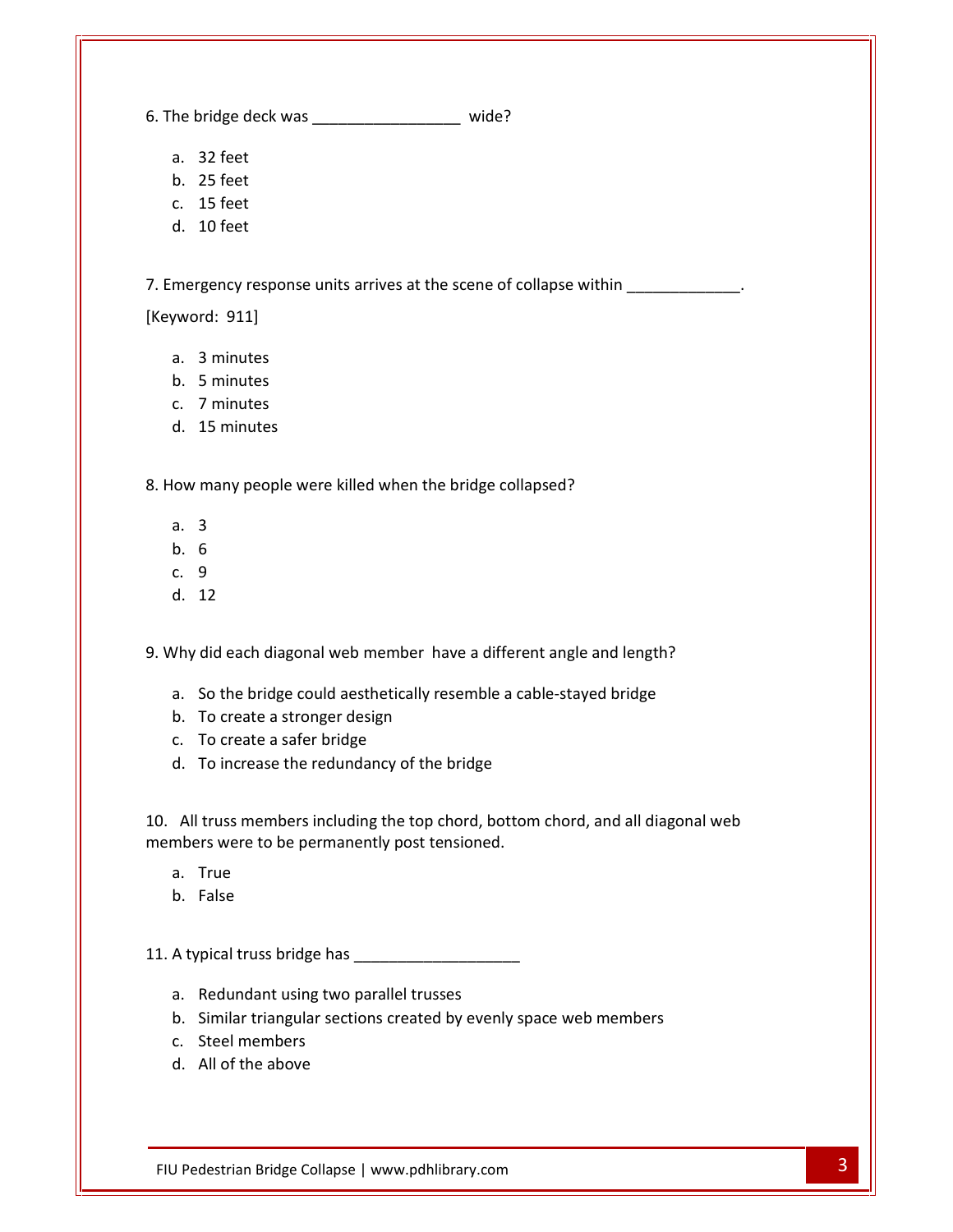It was the North end of the bridge that collapsed and hinged at member 10. as the North e<br>True as the North e<br>True<br>False  $\mathbf{1}$ It was the North end of the bridge that collapsed and hinged at member 10.<br>
a. True<br>
b. False<br>
The costs for the peer review according to the request for proposal was to be incurred

- 
- 

a. True<br>b. False<br>The costs for the peer review ac<br>the False<br>costs for the peer rev<br>FIU, the owner Bridge engineering firm design-build firm l r Costs for the p<br>
HU, the owner<br>
Bridge enginee<br>
design-build fi<br>
FDOT

- 
- 
- Bridge engine<br>design-build f<br>FDOT<br>bridge was to  $\cdot$ .
- d. FDOT

a. FIU, the owner<br>
b. Bridge engineering firm<br>
c. design-build firm<br>
d. FDOT<br>
The bridge was to be constructed in stages. design-bur<br>FDOT<br>bridge wa<br>two<br>four rbot<br>bridge wa<br>two<br>four<br>six bridge was<br>two<br>four<br>six<br>eight

- 
- a. two<br>b. four
- 
- d. eight

a. two<br>
2. four<br>
2. six<br>
The main bridge was to be constructed in three separate concrete pours. The surface the four<br>
the four<br>
c. six<br>
d. eight<br>
The main bridge was to be constructed in three separa<br>
ween two castings is referred to as a " six<br>eight<br>e main bridge w<br>n two castings i<br>cold ioint eight<br>e main bridge was to<br>in two castings is re<br>cold joint<br>pour stop e main bridge was<br>en two castings is r<br>cold joint<br>pour stop<br>critical ioint The main bridge was<br>ween two castings is re<br>a. cold joint<br>b. pour stop<br>c. critical joint<br>d. casting ioint

- 
- 
- 
- d. casting joint

a. cold joint<br>b. pour stop<br>c. critical joint<br>d. casting joint<br>The FIGG plans did not specify the interface surface at the cold joint between the deck members 11 and 12 be intentionally roughed.<br>
The FIGG plans did not specify the interface surface at<br>
members 11 and 12 be intentionally roughened. critical joint<br>casting joint<br>FIGG plans d<br>mbers 11 and<br>true casting joint<br>FIGG plans di<br>mbers 11 and<br>true<br>false 16. The FIGG plans did not specify the interface surface at the cold joint between the deck<br>and members 11 and 12 be intentionally roughened.<br>a. true<br>b. false<br>17. Member 11 once in its final constructed state was going to and members 11 and 12 be intentionally roughened.

- a. true
- 

Pedestrian Bridge Collapse | www.pdhlibrary.com 4 transport of the bridge the bridge the bridge the bridge temporary shorter the temporary shorter in the member<br>17. Member 11 once in its final constructed state was going to be in compression. However a. true<br>b. false<br>Member 11 once in its final constructed state was going to be in com<br>ing transport of the bridge the temporary shore locations caused the<br>sion. The solution was to temporarily post-tension member 11. raise<br>mber 11 once<br>transport of t<br>. The solutio<br>true mber<br>trans<br>. Th<br>true<br>false

- a. true<br>b. false
-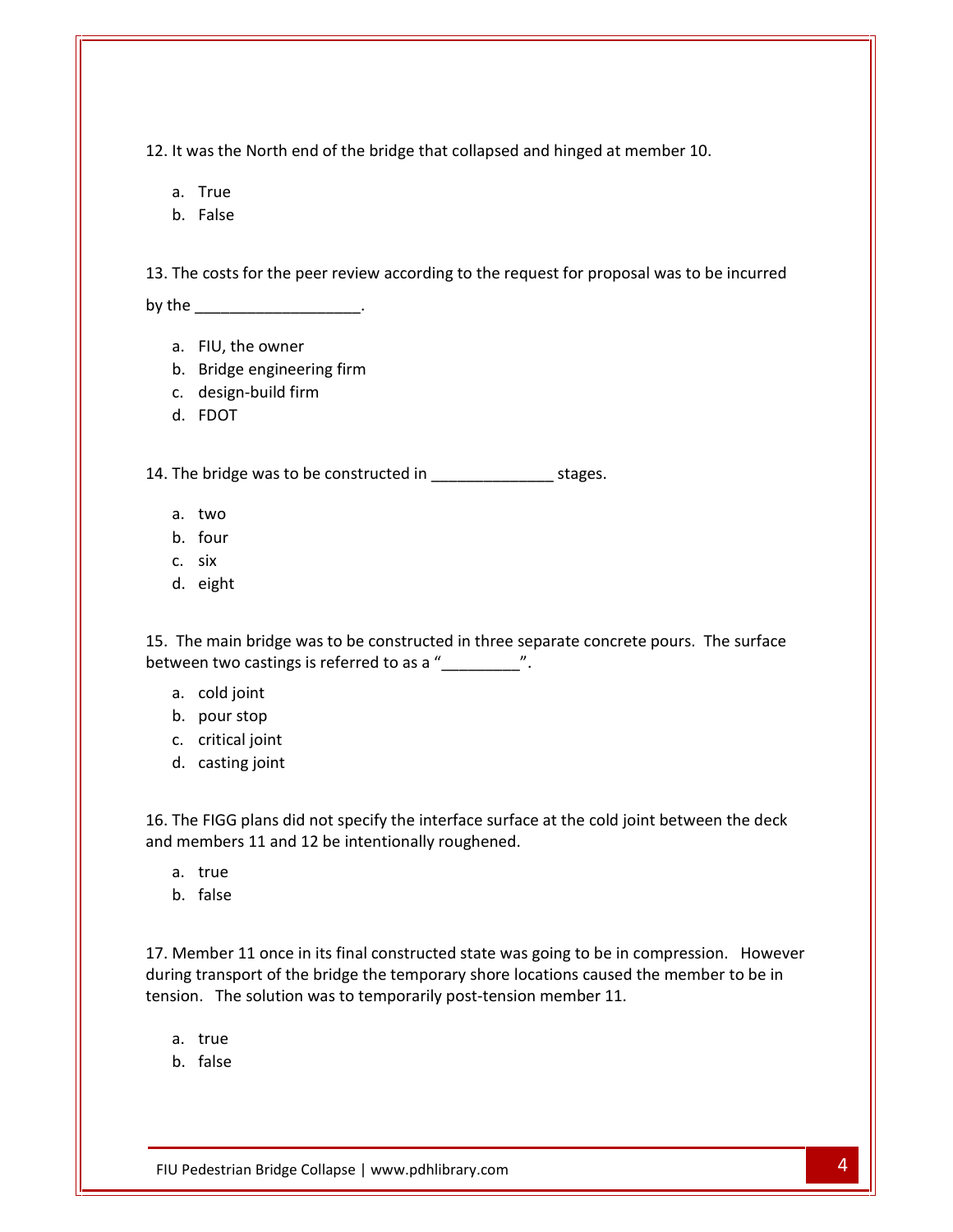After the main span was permanently placed on the south and pylon piers, and the supports were removed, the PT rods in diagonals and  $\frac{1}{2}$  were detensioned as **in the main span wear the main span wear of the plans.**<br>All supports were remordified in the plans. er the main span w<br>upports were remo<br>d in the plans.<br>11 and 12 er the main span wyports were rement<br>d in the plans.<br>11 and 12<br>8 and 12 18. After the main span was permanently placed on the south and pylon piers, and the er the main span<br>upports were rerend in the plans.<br>11 and 12<br>8 and 12<br>5 and 6 AT supports were rem<br>cified in the plans.<br>a. 11 and 12<br>b. 8 and 12<br>c. 5 and 6<br>d. 11 and 2

- a.  $11$  and  $12$ <br>b.  $8$  and  $12$
- 
- 
- d.  $11$  and  $2$

Ion 11 and 12<br>
Ion 8 and 12<br>
Ion 3 and 6<br>
Ion 11 and 2<br>
In late February, a crack has been observed in the truss member 11 and 12 nodal c. 5 and 6<br>d. 11 and 2<br>19. In late February, a crack has been observed in the truss member 11 and 12 nodal 3 and 0<br>11 and 2<br>ate February,<br>This was bet<br>true 11 and 2<br>ate February,<br>This was bef<br>true<br>false 13. The collapse occurred immediately after the retensioning of member 11 and the rollapse occurred immediately after the retensioning of member 11

- a. true
- b. false

true<br>false<br>collapse occurred imr<br>post tension false<br>false<br>collapse occu<br>post tension<br>mild steel raise<br>collapse occurred in<br>post tension<br>mild steel<br>drainage duct collapse occurred in<br>post tension<br>mild steel<br>drainage duct<br>all of the above.

- a. post tension<br>b. mild steel
- 
- 
- d. all of the above.

a. post tension<br>
b. mild steel<br>
c. drainage duct<br>
d. all of the above.<br>
Cracks had begun to appear up to three weeks before the bridge collapse. Employees the following the following the following the following change duct<br>d. all of the above.<br>Cracks had begun to appear up to three weeks before the bridge co<br>n the following entities had taken photographs of the cracking. aramage duct<br>all of the abov<br>cks had begun<br>e following en<br>FDOT an or the above<br>cks had begun t<br>le following ent<br>FDOT<br>FIU cks had begun to<br>le following entit<br>FDOT<br>FIU<br>FIGG Cracks had begun to app<br>
m the following entities h<br>
a. FDOT<br>
b. FIU<br>
c. FIGG<br>
d. MCM n the following entities had t<br>a. FDOT<br>b. FIU<br>c. FIGG<br>d. MCM<br>e. All of the above

- 
- b. FIU<br>c. FIGG
- 
- a.
- b.

b. FIU<br>c. FIGG<br>d. MCM<br>Per table 2, how many times did FIGG engineers express that the cracking in nodal 11 and 12 did not pose a safety issue?<br>
11 and 12 did not pose a safety issue? All of the a<br>
table 2, ho<br>
11 and 12 An of the  $\alpha$ <br>table 2, ho<br>11 and 12  $\alpha$ <br>1 table 2, ho<br>11 and 12 (<br>1<br>3 Pe tal<br>11<br>1<br>3<br>7<br>10

- 
- 
- 
- $d. 10$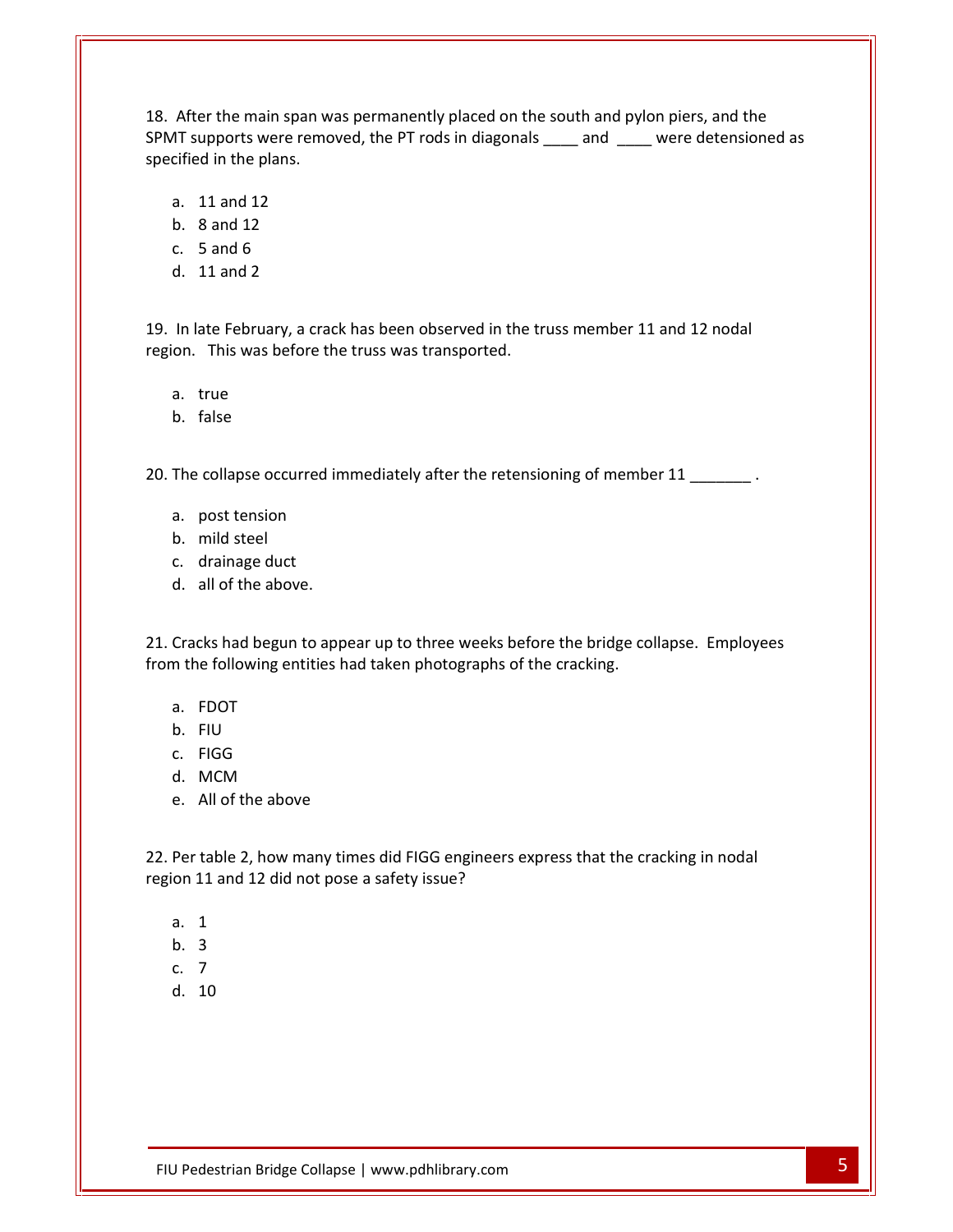What was the stated reason by Figg, that the change in the build/construction of member 11 was not peer reviewed? at was the stated reason by Figg, that<br>toning member 11 was not peer review<br>This was not a design change at was the stated reason by Figg, that the change in the build/construction coning member 11 was not peer reviewed?<br>This was not a design change<br>Because they were moving the member back to a pre-existing state at was the stated reason by Figg, that the change in the build/construction of<br>Doning member 11 was not peer reviewed?<br>This was not a design change<br>Because they were moving the member back to a pre-existing state<br>Peer revi 23. What was the stated reason by Figg, that the chang<br>retensioning member 11 was not peer reviewed?<br>a. This was not a design change<br>b. Because they were moving the member back to<br>c. Peer reviews are not required after the retensioning member 11 was not peer reviewed?<br>
a. This was not a design change<br>
b. Because they were moving the member back to a pre-existing state<br>
c. Peer reviews are not required after the plans are permitted per FDOT<br>

- a. This was not a design change
- b. Because they were moving the member back to a pre-existing state
- 
- b.

te<br>DOT<br>the maximum load This was not a design change<br>Because they were moving the member back to a pre-existing state<br>Peer reviews are not required after the plans are permitted per FDOT<br>The Peer review engineer was out of town.<br>nen calculating b. Because they were moving the member back to a pre-existing state<br>
c. Peer reviews are not required after the plans are permitted per FDOT<br>
d. The Peer review engineer was out of town.<br>
When calculating nominal interfac The Peer rev<br>en calculatin<br>hat should b<br>ably be appli<br>0.9 en calculatin<br>hat should b<br>ably be appli<br>0.9<br>1.0 When calculating<br>or that should be<br>sonably be applie<br>a. 0.9<br>b. 1.0<br>c. 1.25 factor that should be applied is 0.9 as recommended by FHWA. The maximum that can 1.6 25.

a.  $0.9$ 

a.

- $b. 1.0$
- 
- d. 1.6

a.  $0.9$ <br>b.  $1.0$ <br>c.  $1.25$ <br>d.  $1.6$ <br>Per the "Plans Preparation Manual", the peer review is intended to be check of the 9<br>0<br>25<br>e "Plans Preparation Manual", the peer review is intended to be check of the<br>of record's plans and calculations and does not require the reviewer perform b. 1.0<br>
c. 1.25<br>
d. 1.6<br>
Per the "Plans Preparation<br>
ineer of record's plans and<br>
ependent calculations. 1.6<br>the "Plans Pre<br>er of record's<br>ndent calculat<br>True the "Plans Pre<br>Par of record's present<br>State Calculating<br>True<br>False engineer of record's plans and calculations and does not require the reviewer perform independent calculations. Expendent calculations.<br>
a. True<br>
Louis Berger performed the peer review, however it only checked the design in its completed

- a. True
- 

e<br>e<br>erger performed the peer review, however it only checked the design in its<br>state. Louis Berger did not consider sequencing in its review. It also did not a. True<br>b. False<br>Louis Berger performed the<br>ppleted state. Louis Berger<br>ck the is Berger pe<br>ted state.<br>he<br>rebar truss member connections. c.is Berger performed th<br>ted state. Louis Berge<br>he<br>rebar<br>truss member connect<br>concrete deck d. concrete canopy 27.

- a. rebar
- b. truss member connections.
- 
- 

a. rebar<br>
a. rebar<br>
c. concrete deck<br>
d. concrete canopy<br>
Louis Berger submitted a bid for the peer review work. They informed FIGG that they rebar<br>
truss member connections.<br>
concrete deck<br>
concrete canopy<br>
puis Berger submitted a bid for the peer review work. They informed FIGG that they<br>
prequalified for work type 4.3.1, complex bridge design-concrete. FDOT's disted Louis Berger as prequalified for the peer review work.<br>
1991 They informed FIGG that they<br>
1992. Louis Berger submitted a bid for the peer review work. They informed FIGG that they<br>
1992. Louis Berger as prequalifie Louis Berger submine<br>
incorrect prequalified for v<br>
isted Louis Berger<br>
a. incorrect Louis Berger suble<br>
interprequalified for<br>
interprese louis Berg<br>
and incorrect<br>
interprese louis Correct<br>
correct ۔<br>عاد The post collapse concrete samples confirmed that the compressive strength and the air<br>The post collapse concrete samples confirmed that the compressive strength and the air content

a. incorrect<br>b. correct

content of the concrete met project requirements. he post collapse concrete samples confirmed that the compressive strength and the air<br>ent of the concrete met project requirements.<br>True<br>False<br>Pedestrian Bridge Collapse | www.pdhlibrary.com of the concreted b. correct<br>
a. incorrect<br>
b. correct<br>
The post collapse concrete samples confirmed that<br>
tent of the concrete met project requirements. incorrect<br>correct<br>post collapse<br>t of the concre<br>True corre<br>post<br>t of th<br>True<br>False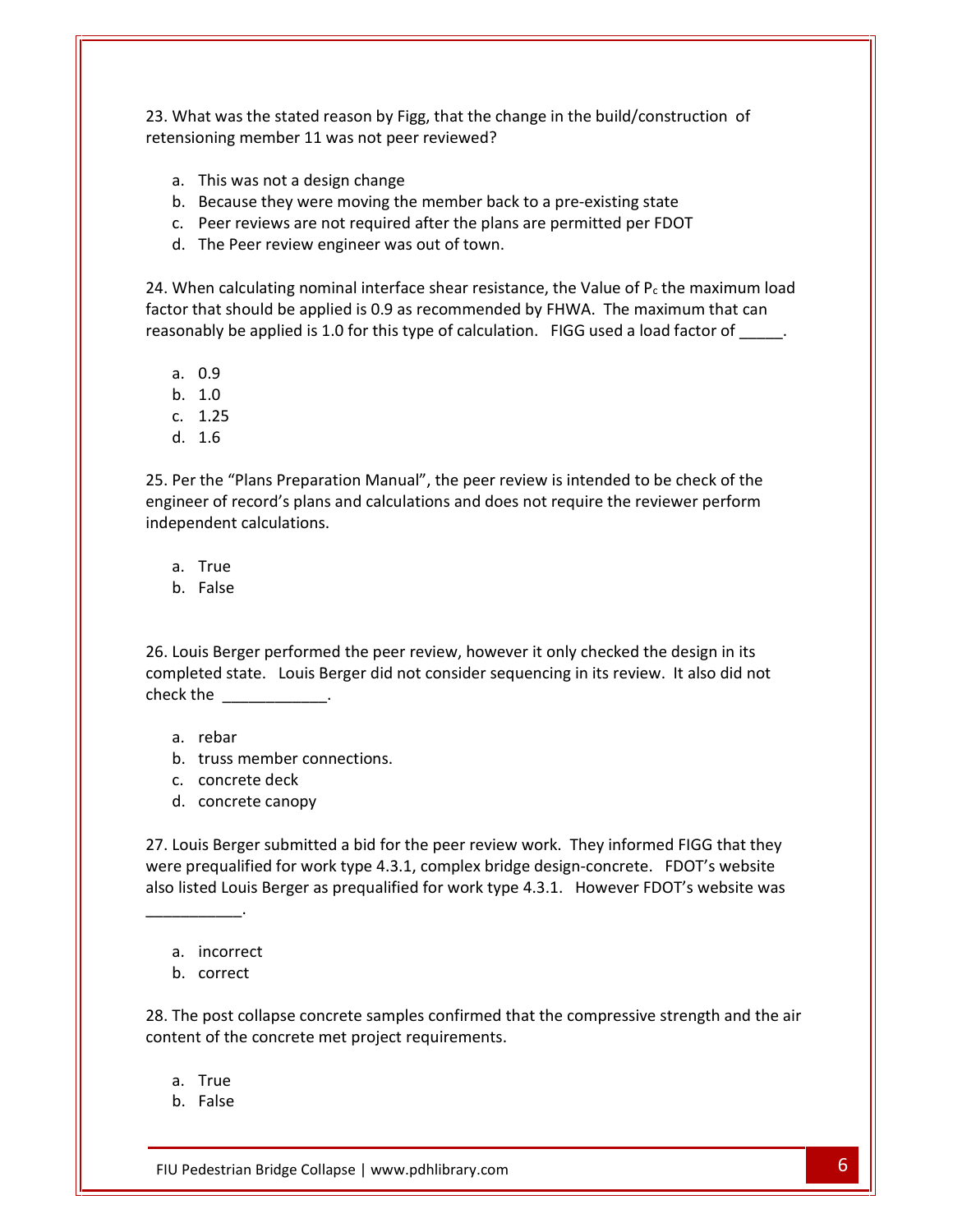The NTSB concludes that the concrete and steel materials used during the construction The NTSB concludes that the concrete and steel materials<br>the pedestrian bridge, were not a factor in its collapse. NTSB concluder<br>Dedestrian bries<br>True NTSB conclud<br>Pedestrian bric<br>True<br>False <sub>ጋዐ</sub> The NTSB concludes that the concrete and steel materials used during the construction<br>he pedestrian bridge, were not a factor in its collapse.<br>a. True<br>b. False<br>NTSB had to develop independent analytical models to determine  $\overline{\mathsf{of}}$  the ne

The pedestrian bridge, were not a factor in its collapse.<br>
a. True<br>
b. False<br>
NTSB had to develop independent analytical models to determine thosed on the failed node because the software FIGG used was too old. b.b. False<br>NTSB had to develop independent analytical metals<br>osed on the failed node because<br>a. the software FIGG used was too old.<br>b. FIGG failed to provide the calculations. THERE TANKS<br>
THERE AND A TO ALTT AND MUST A THERE ARE ASSEMBLED AS A SERVID OSED on the failed node because<br>
The software FIGG used was too old.<br>
There was an insufficient level of detail in the FIGG design calculations.<br> ET and to develop independent analytical models to determind<br>
d on the failed node because<br>
the software FIGG used was too old.<br>
FIGG failed to provide the calculations.<br>
there was an insufficient level of detail in the FI

- a. the software FIGG used was too old.
- 
- FIGG failed to provide the calculations.<br>FIGG failed to provide the calculations.<br>There was an insufficient level of detail in the FIGG design calculations.<br>I. calculations for the second stage were never performed.<br>FIGG i
- b.

b. FIGG failed to provide the calculation<br>c. there was an insufficient level of det.<br>d. calculations for the second stage were.<br>31. FIGG incorrectly determined that he bri<br>redundancy factor of d. calculations for<br>FIGG incorrectly<br>undancy factor of<br>a. 0.95 ication<br>1.00 incorrectl<br>1.00095<br>1.0 G incorrectly<br>ancy factor of<br>0.95<br>1.0<br>1.05 FIGG incorrectly<br>undancy factor of<br>a. 0.95<br>b. 1.0<br>c. 1.05<br>d. 1.25 redundancy factor of \_\_\_\_\_\_\_\_\_\_\_

- 
- 
- c. 1.05<br>d. 1.25
- 

a.  $0.95$ <br>b.  $1.0$ <br>d.  $1.25$ <br>32. FHWA and the NTSB concluded that the bridge was not redundant because it had a a. 0.95<br>
b. 1.0<br>
c. 1.05<br>
d. 1.25<br>
FHWA and the NTSB concluded th 1.05<br>1.25<br>WA and the N<br><br>singular parallel WA and<br>singular<br>parallel<br>dual FHWA and the NTSB co.<br>
a. singular load<br>
b. parallel<br>
c. dual<br>
d. alternative

- a. singular
- b. parallel
- c. dual
- 

. singular<br>. parallel<br>. dual<br>. alternative<br>The mechanics of interface shear can transfer shear forces across a cold joint. The allel<br>il<br>echanics of interface shear can transfer shear forces across a cold joint. The<br>is provided by friction, chemical bond, and force the two c. dual<br>d. alternative<br>The mechanics of<br>stance is provided laces together. e mechanics of<br>the is provided l<br>s together.<br>pulling e mechanics of in<br>nce is provided by<br>s together.<br>pulling<br>shearing The mechanics of in<br>stance is provided by<br>faces together.<br>a. pulling<br>b. shearing<br>c. bonding stance is provide<br>
iaces together.<br>
a. pulling<br>
b. shearing<br>
c. bonding<br>
d. compressing

- 
- 
- 
-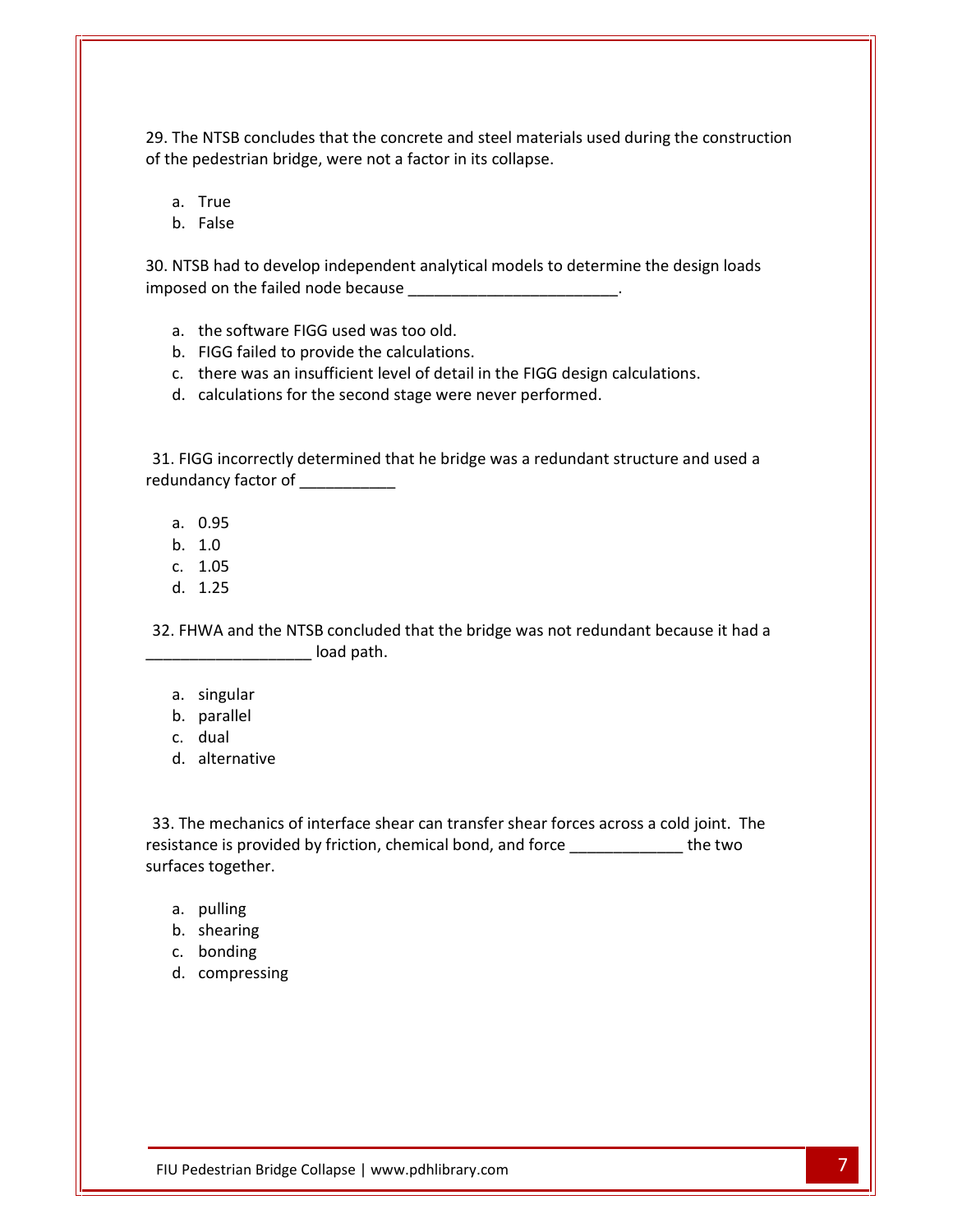FIGGS plans did not specify that the joint at node 11/12 be intentionally roughened to <sup>a</sup> inch amplitude though it appears that FIGG calculations assumed the joint would be<br>inch amplitude though it appears that FIGG calculations assumed the joint would be FIGGS plans did<br>
5 inch amplitude<br>
ghened.<br>
a. true GS plans did r<br>ch amplitude t<br>ned.<br>true<br>false 0.25 inch amplitude though it appears that FIGG calculations assumed the joint would be Merital amplitude though it appears that i idd calculations assumed the joint would be<br>thened.<br>When calculating the permanent net compression Pc. for calculating the clamping force roughened.

b.

a. true<br>b. false<br>When calculating the permanent net compression Pc, for calculating the clamping force<br>pss a ioint the maximum recommended load factor to use with Pc is false<br>false<br>en calculatir<br>a joint the m<br>0.6 raise<br>ien calculatir<br>a joint the m<br>0.6<br>0.9 ien calculatir<br>a joint the m<br>0.6<br>0.9<br>1.0 d.nen calculating<br>a joint the ma<br>0.6<br>0.9<br>1.0<br>1.25

- 
- b. 0.9
- 
- 

joints

a. 0.6<br>b. 0.9<br>c. 1.0<br>When calculating interface shear capacity the load factors used in the calculation should c. 1.0<br>d. 1.25<br>36. When calculating interface shear capacity the load factors used in the calculation should 1.25<br>en calculating interface shea<br>\_\_\_\_\_\_\_\_\_\_\_ interface shear cap<br>minimize or reduce en calculating interface shear<br>
<u>
minimize</u> or reduce<br>
maximize or increase

- 
- b. maximize or increase

FIGGS error in calculating the interface shear capacity.<br>FIGGS error in calculating the interface shear capacity at node 11/12 overestimated the interface shear capacity.<br>
a. minimize or reduce<br>
b. maximize or increase<br>
FIGGS error in calculating the interface shear capacity at node 11/12<br>
ts interface shear capacity by approximately minimize or read<br>maximize or incre<br>GS error in calcula<br>tterface shear cap<br>10% maximze or incre<br>GS error in calcula<br>iterface shear cap<br>10%<br>25% GS error in calcula<br>iterface shear cap<br>10%<br>25% FIGGS error in calculats interface shear cap<br>a. 10%<br>b. 25%<br>c. 50%<br>d. 75%

- a. 10%<br>b. 25%
- 
- 
- b.

a. 10%<br>b. 25%<br>c. 50%<br>When determining the clamping axial load Pc both dead loads and live loads can be c. 50<br>d. 75<br>When<br>d. 75%<br>75%<br>en determinir<br>true 1378<br>en determinin<br>true<br>false 39.FHWA's models show that FIGG underestimated interface shear demand at nodal<br>FHWA's models show that FIGG underestimated interface shear demand at nodal used.

- 
- b.

u.<br>a. true<br>b. false<br>FHWA's models show that FIGG underestimated interface shear demand at<br>on 1/12 by approximately arecent in their design of the node. tiue<br>false<br>VA's models<br>1/12 by app<br>10 raise<br>VA's models<br>1/12 by app<br>10<br>33 VA's models<br>1/12 by app<br>10<br>33 d.VA<br>1/1<br>10<br>33<br>39<br>46

- 
- $b.33$
- 
-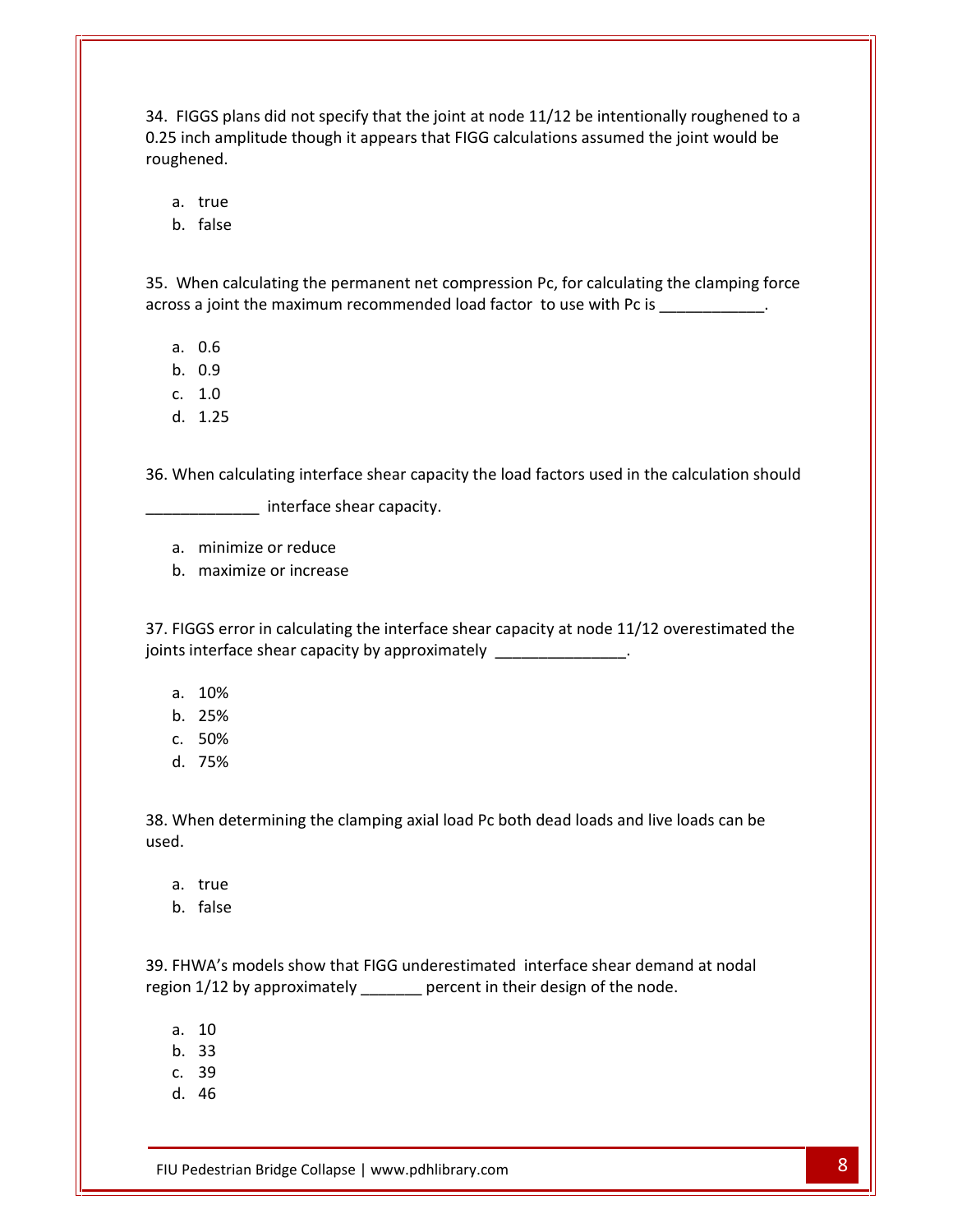To counteract the failings of FIGG failings, the NTSB recommends that AASHTO provide and an anti-connect the failings of FIGG failings, the NTSB required<br>itional guidance for counteract the failings of FIGG failings, the NTSB recomme<br>
reasonable estimates for interface shear demand contributions of cohesion and friction contributions to interface shear capacity counteract the failings of FIGG failings, the NTSB recommentional guidance for<br>
reasonable estimates for interface shear demand<br>
contributions of cohesion and friction contributions to interface shear surface d.counteract the failings on al guidance for<br>
reasonable estimates for<br>
reasonable estimates for<br>
contributions of cohesio<br>
clamping force across th<br>
all of the above 41.

- 
- a. reasonable estimates for interface shear demand<br>b. contributions of cohesion and friction contributions to interface shear capacity<br>c. clamping force across the interface shear surface<br>d. all of the above<br>During the pro the contributions of cohesion and friction contributions to interface shear can a. reasonable estimates for interface shear demand<br>b. contributions of cohesion and friction contributions to interface shear capacity<br>c. clamping force across the interface shear surface<br>d. all of the above<br>41. During th
	-
	- b.

During the process of progressively removing the falsework, on Eebruary 24<sup>th</sup> loud reasonable estimates for interface shear demand<br>contributions of cohesion and friction contributions to interface shear capacity<br>clamping force across the interface shear surface<br>all of the above<br>and in the member 11/12<br>cr b. contribution.<br>
c. clamping f<br>
d. all of the a.<br>
During the provinct cracking not<br>
dal region. all of the abort<br>ing the proces<br>cracking nois<br>egion. ing the proces<br>cracking noise<br>egion.<br>crack<br>stain ing the proce:<br>cracking nois<br>egion.<br>crack<br>stain<br>hole Fannig and proton<br>inct cracking n<br>al region.<br>a. crack<br>b. stain<br>c. hole<br>d. spot

- 
- 
- 
- 

A. crack<br>
A. stain<br>
A. spot<br>
Another contribution to the failure of nodal region 11/12 was the embedment of was b. stain<br>
c. hole<br>
d. spot<br>
Another contribution to the failure of nodal region 11/12 was the embedment<br>
presence of four hollow vertical pipe sleeves and the horizontal d. spot<br>Another contribution to the failure confinement reinforcement. The contribution to the fast<br>sence of four hollow vertic<br>confinement reinforcemer<br>post tensioning duct other contril<br>sence of fou<br>confinemen<br>post tensior<br>rebar Another contribution to<br>presence of four hollow<br>a. confinement reinfo<br>b. post tensioning duo<br>c. rebar<br>d. drain pipe the presence of four hollow vertical pipe sleeves and the horizontal \_\_\_\_\_\_\_\_.

- a. confinement reinforcement.
- 
- c. rebar
- 

a. confinement reinforcement.<br>
a. post tensioning duct<br>
c. rebar<br>
A drain pipe<br>
NTSB concludes that the progression of the cracking should have alerted both FIGG and a. confinement reinforcement.<br>
b. post tensioning duct<br>
c. rebar<br>
d. drain pipe<br>
NTSB concludes that the progression of the cracking shou<br>
M that the structure was progressing towards failure. post tensioni<br>rebar<br>drain pipe<br>SB concludes<br>nat the struct<br>true rebar<br>drain pipe<br>SB concludes †<br>nat the structu<br>true<br>false 43. NTSB concludes that the progression of the cracking should have alerted both FIGG and<br>MCM that the structure was progressing towards failure.<br>
a. true<br>
b. false<br>
44. FIGG's attempted solution of retensioning the post t MCM that the structure was progressing towards failure.

- 
- b.

M that the structure was progressing towards failure.<br>
a. true<br>
b. false<br>
FIGG's attempted solution of retensioning the post tensioning, \_\_\_\_\_\_\_\_\_\_\_\_\_\_\_\_ the<br>
rstressed state of nodal region 11/12 with the bridge in the si true<br>false<br>G's attempted solut<br>essed state of noda<br>improved false<br>G's attempted solut<br>essed state of noda<br>improved<br>worsened 44. FIGG's attempted solution of retensioning the post tensioning, \_\_\_\_\_\_\_\_\_\_\_\_\_ the<br>overstressed state of nodal region 11/12 with the bridge in the simply supported position.<br>a. improved<br>b. worsened<br>45. In addition to Lou

- 
- 

overstressed state of nodal region 11/12 with the bridge in the simply supported position.<br>
a. improved<br>
b. worsened<br>
45. In addition to Louis Berger not being qualified to perform the peer review, they also<br>
failed to com a. connection nodes and cold joints ddition to Louis Berger<br>
member their scope of complete their scope<br>
connection nodes and complete stresses In ddition to Louis Bert<br>
do complete their scomplete their scomplete<br>
connection nodes a<br>
member stresses<br>
cost analysis failed to complete their scope of work which included analysis and checking of the team qualifications

- $\tilde{c}$ Frame Connection nodes and cold joints<br>
Pedestrian Bridge Collapse | www.pdhlibrary.com 9
	-
	-
	-